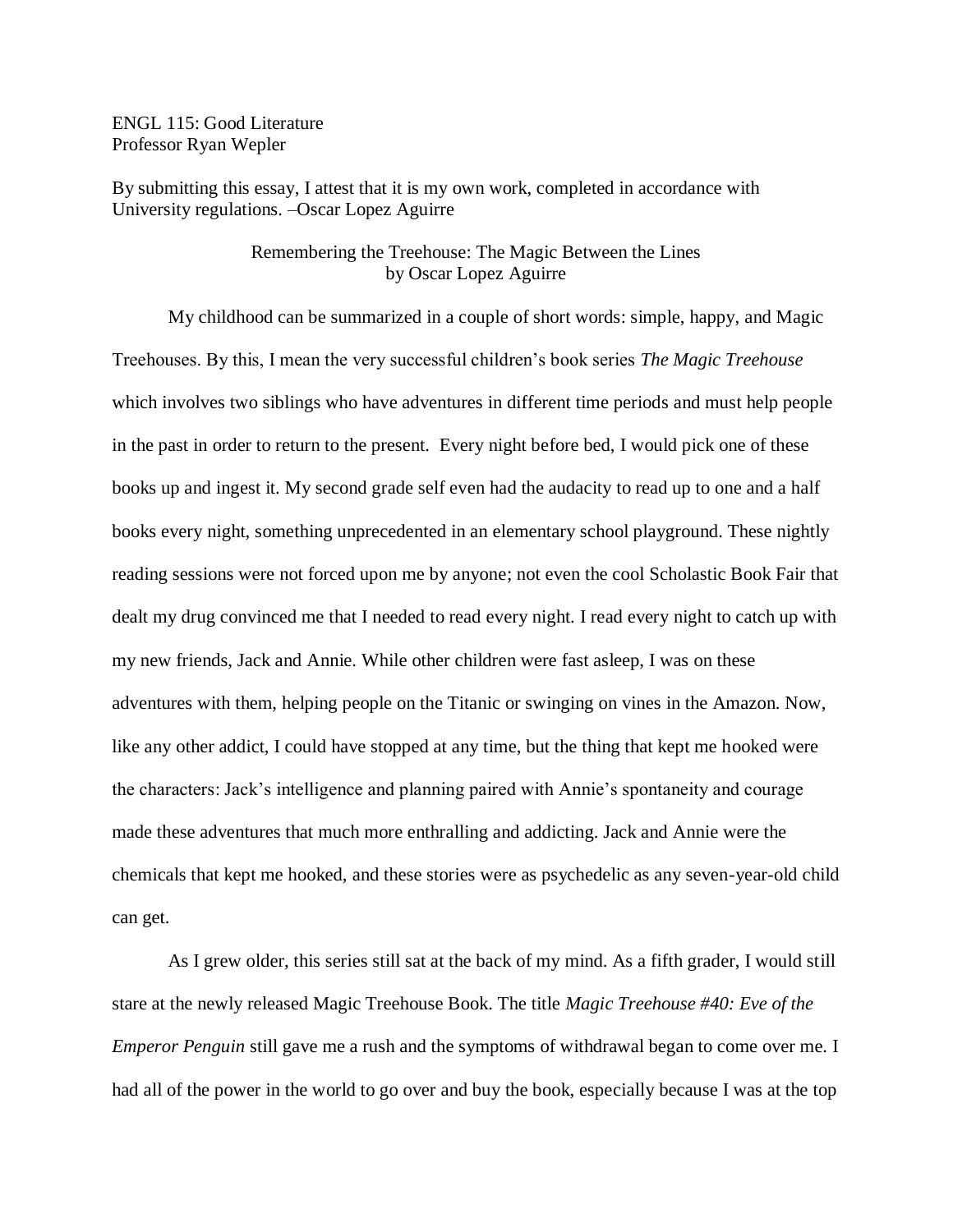of this elementary school food chain. However, this was the exact fact that kept me from even stepping foot near the elaborate treehouse booth. I only saw little children running around, books in hand, boogers in their noses, and slobber on their cheeks. They were ruining the thing I loved, but I did nothing about it. Despite loving both Jack and Annie, I had already grown up and had moved on to Judy Blume's *Fudge* series, and it was time for me to let go of my old friends and start the journey of understanding the life of Peter and his annoying younger brother Fudge.

This pattern repeated itself time and time again as I grew up. Every year I would grow attached to a specific book, and every year I would have to let it all go in order to pursue something more complex. I did not do this to move up a reading level, or pursue a new list of words to add to my vocabulary book; these were not my concerns. As I read these books over and over again, I would more and more often see myself in the characters. I could fully relate to Jack, an intelligent planner who always solved the problems at hand using his intellect. And as I read more and more, it seemed that the series was no longer about Jack and Annie but rather Oscar and Annie. And still as I read more, at every turn, I saw myself so tangibly that I could greet myself and say hello. My thoughts were not intertwined with the book, but they became the book. Every word became my name, and these books had nothing else to show me about myself. They could no longer supply my high, so I closed their covers, never to be opened again, and I moved on to the next book that could enchant me.

However, I feel that now I have reached a plateau of complexity in which every book refuses to stay closed, and the echoes of their stories constantly play in my mind. I see Scout Finch in Dicken's *Great Expectations,* and I see Hamlet on the big screen as Charlie from *The Perks of Being a Wallflower.* Jack and Annie never return. My two lost friends do not spontaneously come and say hello to me, and I can only remember them when I forcibly conjure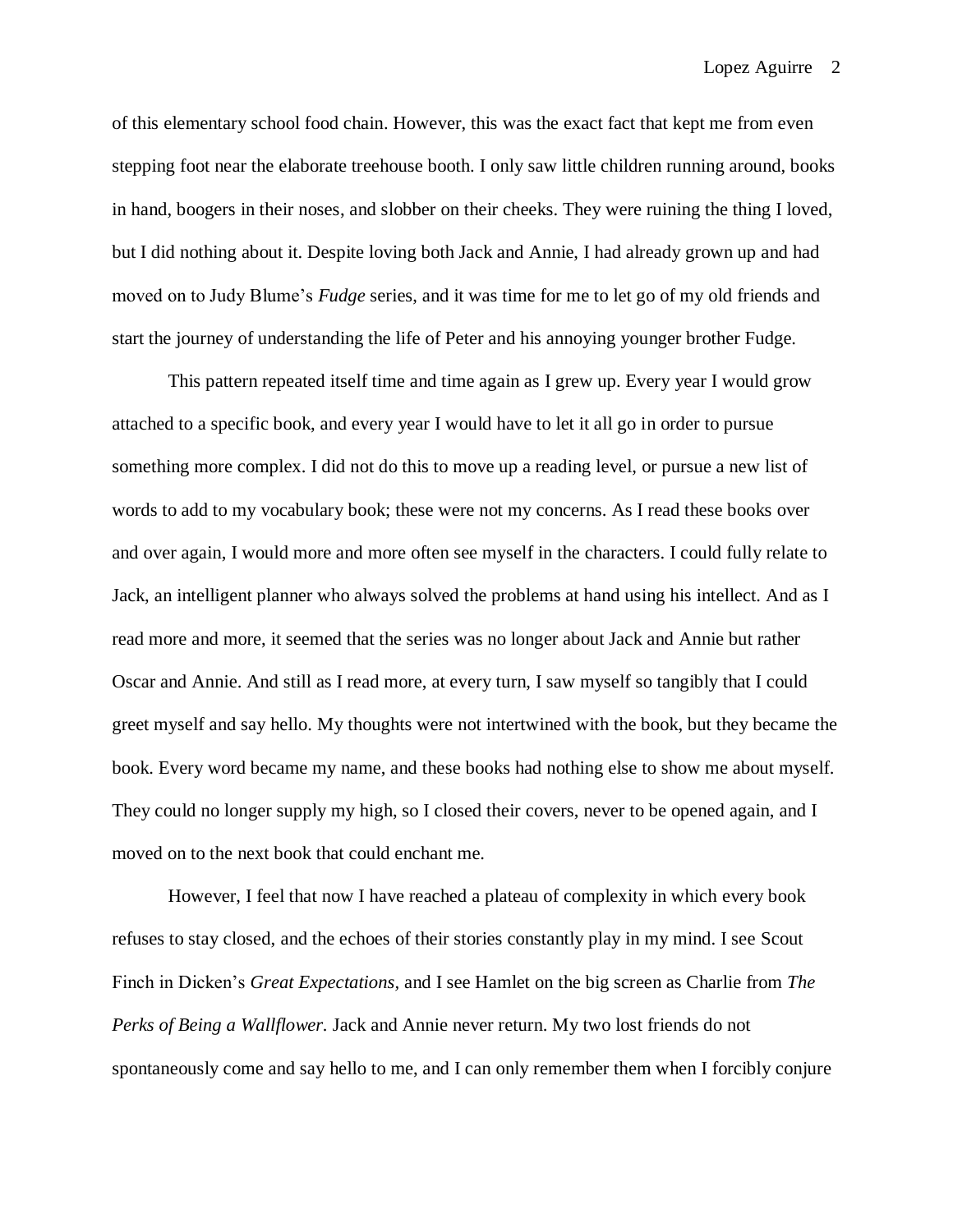Lopez Aguirre 3

them up in my memories. I have been thinking that maybe the reason they don't return to me is because I read differently now; I read with a more critical lens, dissecting symbol and motif to connect with the "human" aspects of what I read. However, I know that this isn't true. This is a fact that is very hard for me to admit, but I in fact participate in a tradition of literary evil. Despite the maturity the process of shaving once every 5 days grants me, I purposely allow my seven-year-old self to run amuck in these books and begin the forbidden process: I dare to see myself.

This very act of is condemned by the great writer and lecturer Vladimir Nabokov who says "the worst thing a reader can do, [is] identif[y] himself with a character in the book" (4). I would love to read without committing such a literary travesty, but it is something that I cannot control. I read as my seven-year-old self would, ignorantly. I am ignorant of the characters and the places, and I allow myself to be engulfed by this new adventure. On these separate literary journeys, I find many people across my path: evil doers, innocents, jesters, sages, mages, and the occasional run of the mill girl-next-door. But more often than not, I end up running into myself. Why should I be condemned for recognizing this and how would I ever forgive myself if I didn't stop by to say hello?

This is where I truly explore the magic that keeps certain books open, their stories leaping off the pages even after an initial reading. Nabokov explores the role of the author and above all says a "great writer is always a great enchanter" (5). Many would say that the thing that enchants readers is this connection to the human, but this is not the case. I connected to the "human" as a seven-year-old boy seeing himself fully in a character. A complex human being was able to recognize the human in a fictional character, a person that could take him on far away adventures every night, a reliable person to lean on, a companion and friend. This was not only a connection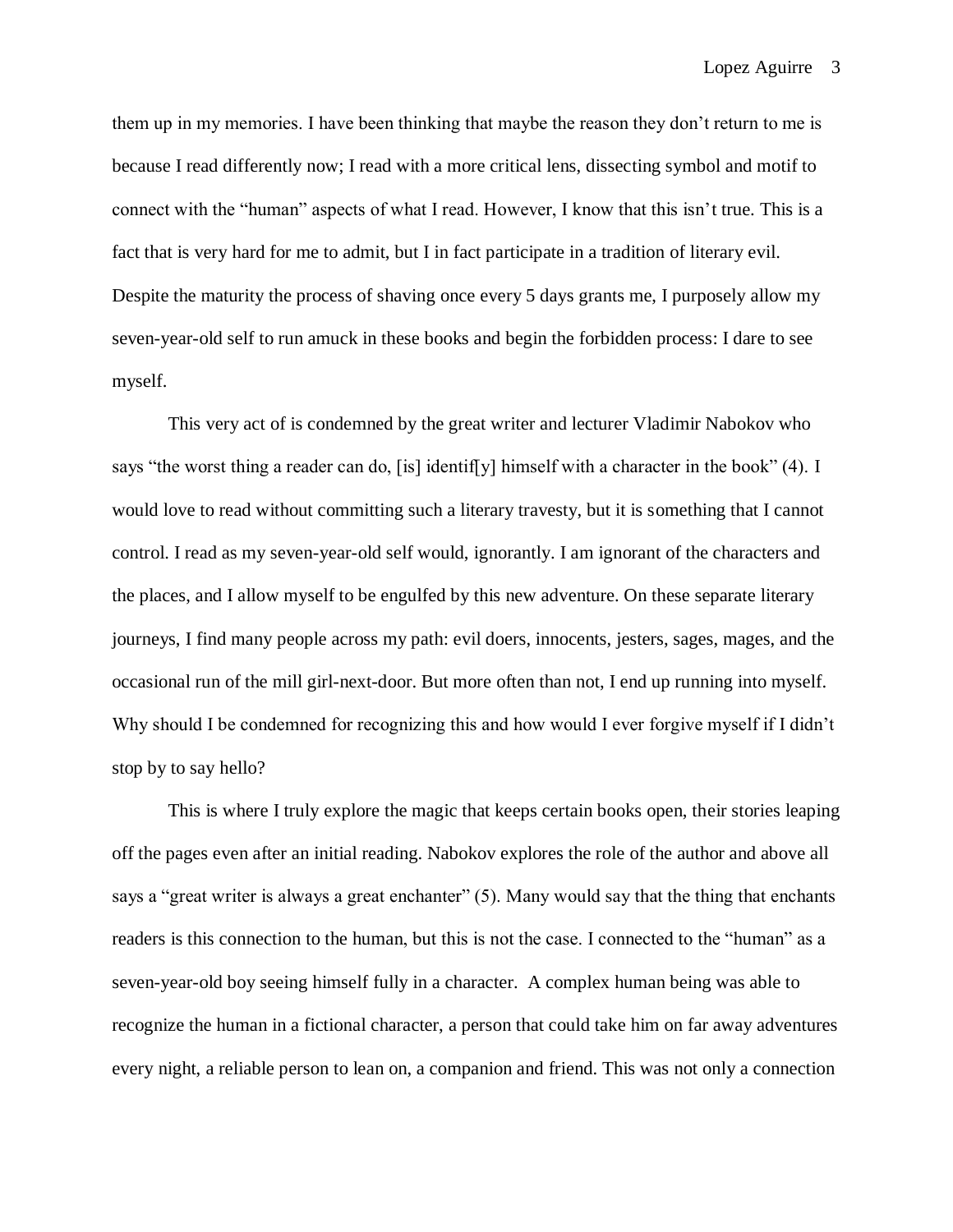Lopez Aguirre 4

to the human, but it was an almost complete transfusion of the self. And yet this connection was not enough to keep Jack and Annie and the land of the Magic Treehouse in my mind. The job of the author is more complex than merely capturing the human. The author must defy expectations, creating something more complex than the human, the ineffable essence of humanity.

The author enchants the reader not by creating the human but creating the ever elusive human. When I read these magical books that linger and stay in my mind long after I read them, the journey to finding myself changes. The same seven-year-old me runs down a road as my eyes read words from left to right. All of a sudden, within the crowd of heroes, villains, and lovers, I encounter an image of myself. As I run to say hello, it vanishes. I continue the journey on this road, and again I see an image that appears to be me, but it is only a morphed tree trunk with what seem like arms. As I read these great works, this pattern continues. I see myself, and I attempt to say hello only to be disappointed.

This is the magic that keeps these books open, the fact that I know I am somewhere within them, but I have yet to say hello. In Oscar Wilde's preface to *The Picture of Dorian Gray* he asserts that "it is the spectator and not life that art really mirrors" (4). However, this is not true in the case of great literature. Great works of literature do not reflect the self, but they reflect a more complex self. They reflect only spectral images of the self, intangible ghosts that resemble the self but are clearly anything but. As you look into these works, you see parts of yourself as you stare into the work ever more deeply, but you never fully see yourself. There is a dimple missing, or too many freckles on one cheek, and the search to find yourself continues.

This search provides the ultimate high and will never stop me from getting my fix. Great works of will provide enough substance to explore myself forever. I sometimes find aspects of myself within these works, but I will never be able to find myself completely in any of these